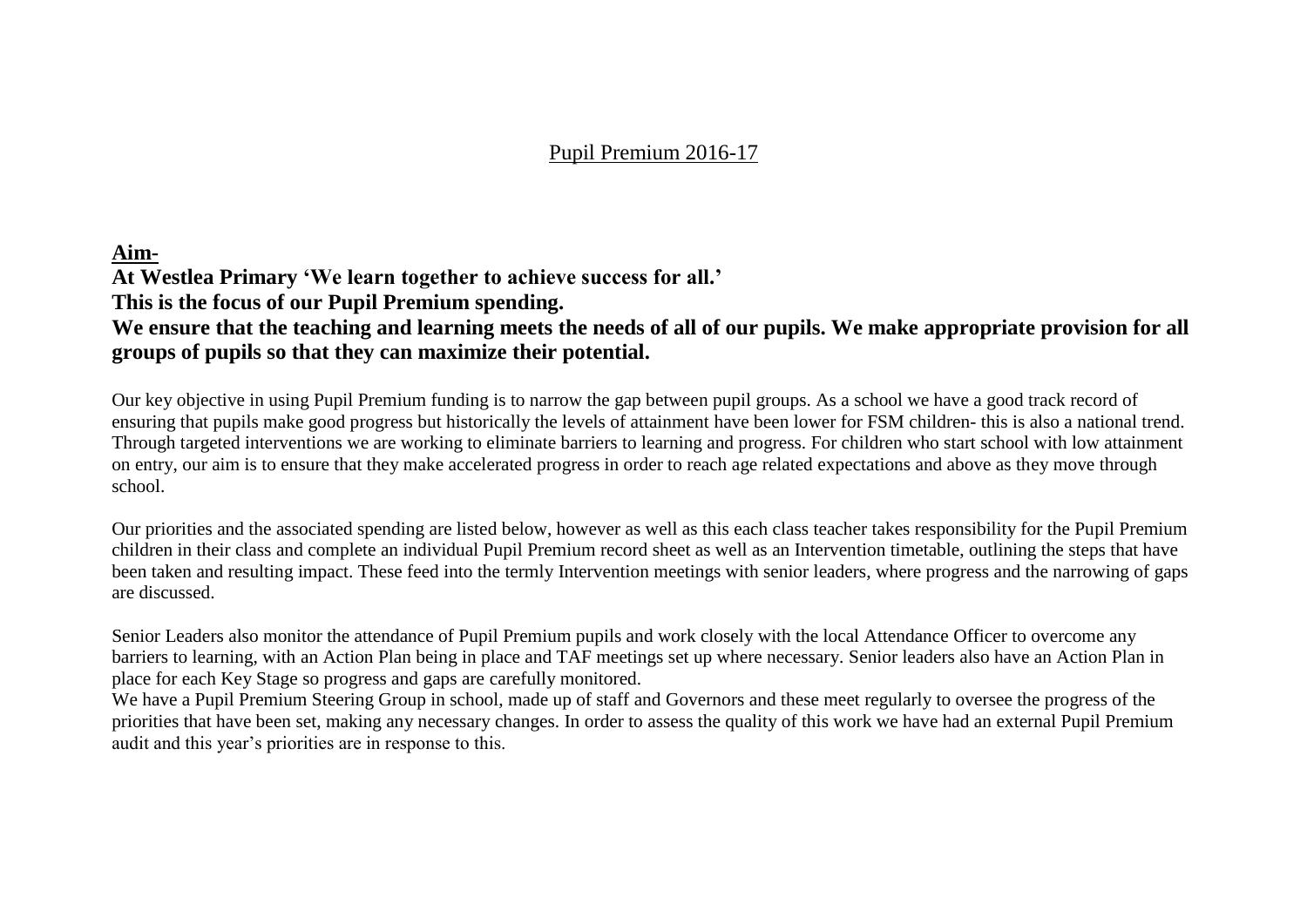### **Spending Priorities 2016-2017**

| <b>Use of Funding</b>              | Cost      |
|------------------------------------|-----------|
| Extra Tuition/<br><b>Boosters</b>  | £20,000   |
| <b>Additional Teacher</b>          | £43,000   |
| <b>Additional Support</b><br>Staff | £49,000   |
| <b>Music Tuition</b>               | £5,000    |
| OAA/Educational<br>visits          | £8,820    |
|                                    |           |
|                                    |           |
|                                    |           |
| <b>Total</b>                       | £,125,820 |
| <b>Pupil Premium</b><br>Allocation | £125,820  |

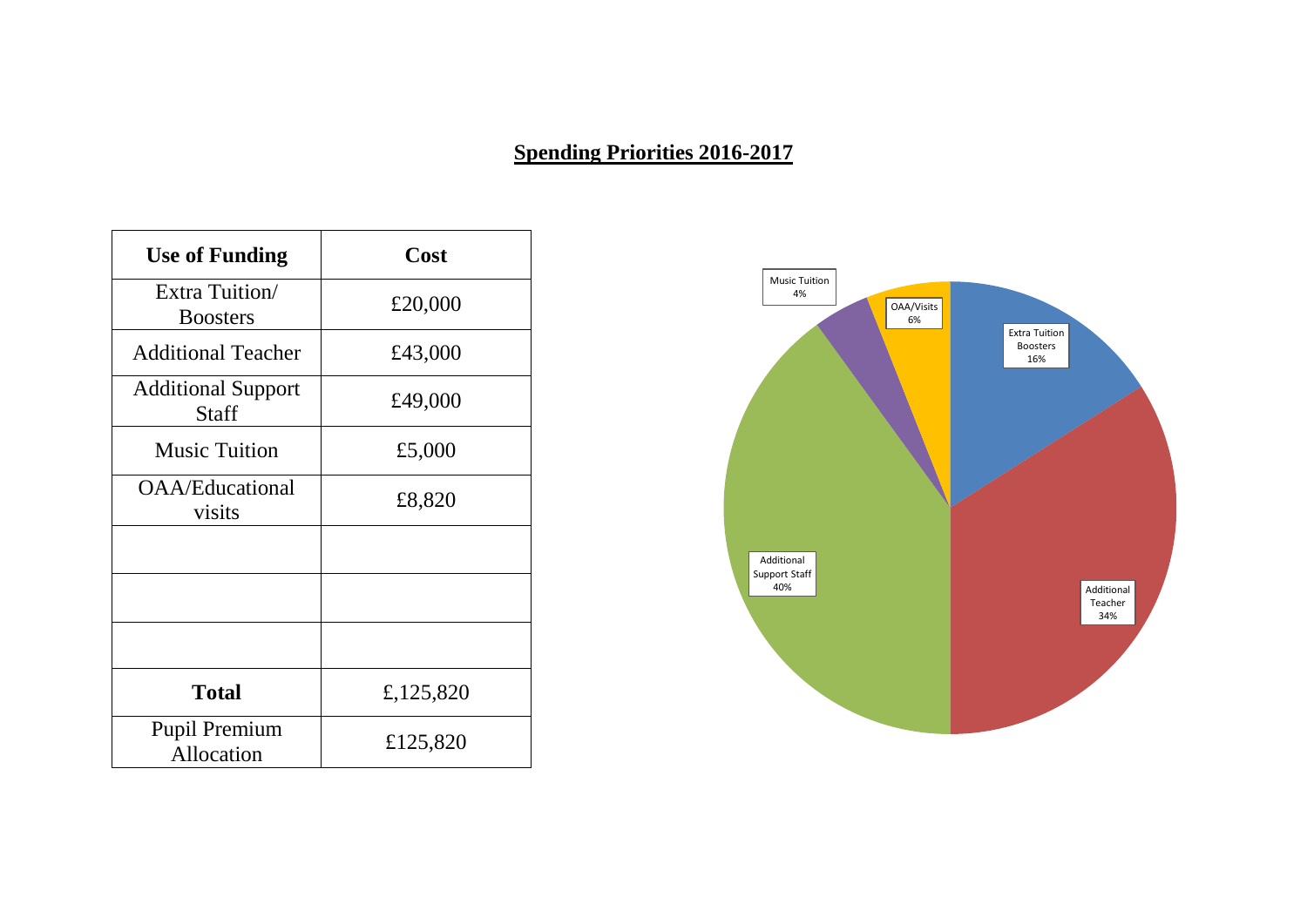| <b>Year Group</b> | Project                       | <b>Cost</b> | <b>Objective</b>           | <b>Outcome/Impact</b>      |
|-------------------|-------------------------------|-------------|----------------------------|----------------------------|
| Year $5/6$        | <b>Extra Tuition/Boosters</b> | £20,000     | To accelerate progress     | This allowed all of the    |
|                   |                               |             | and narrow performance     | Pupil Premium pupils in    |
|                   |                               |             | gaps.                      | Y6 to have up to 10        |
|                   |                               |             |                            | sessions of Extra Tuition  |
|                   |                               |             |                            | in Maths. The results      |
|                   |                               |             |                            | being-21% made 3           |
|                   |                               |             |                            | jumps progress, 28.5%      |
|                   |                               |             |                            | made 4 jumps progress,     |
|                   |                               |             |                            | 28.5% made 5 jumps         |
|                   |                               |             |                            | progress, 14% made 6       |
|                   |                               |             |                            | jumps progress and 7%      |
|                   |                               |             |                            | made 7 jumps progress (3)  |
|                   |                               |             |                            | jumps is expected          |
|                   |                               |             |                            | progress for the year).    |
|                   |                               |             |                            | Pupil Premium children     |
|                   |                               |             |                            | attained better than Non   |
|                   |                               |             |                            | Pupil Premium children     |
|                   |                               |             |                            | in all subjects at the     |
|                   |                               |             |                            | expected standard in Y6.   |
| Year 6            | Additional teacher in Y6      | £43,000     | To reduce the Y6 class     | In 2017 the results were   |
|                   |                               |             | size in order to develop a | above National overall     |
|                   |                               |             | personalised, focused      | except in GPS. There       |
|                   |                               |             | approach to learning,      | was a significant increase |
|                   |                               |             | with increased             | in children achieving      |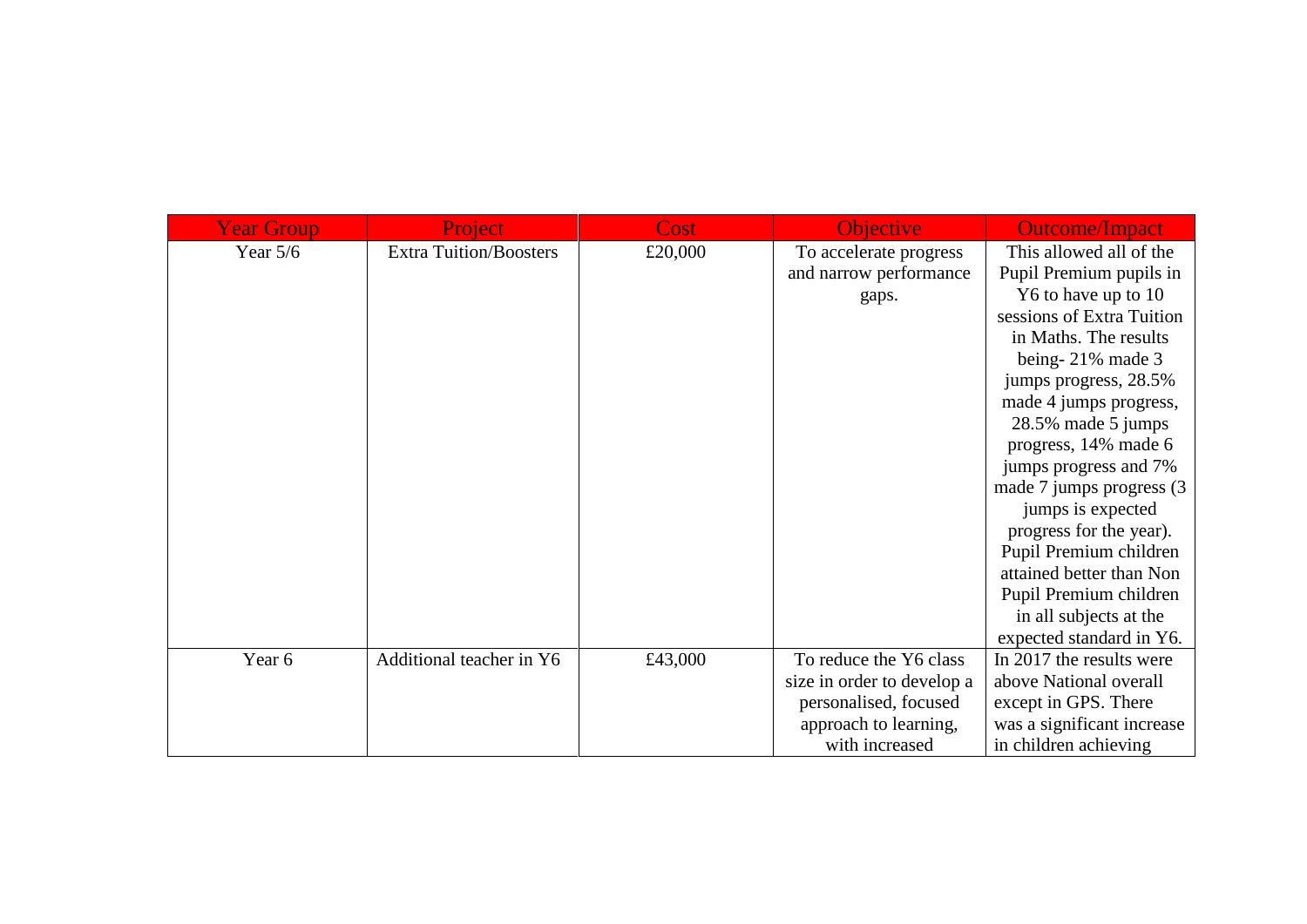|                                      |                              |               | opportunities for learning                            | Greater Depth across all                            |
|--------------------------------------|------------------------------|---------------|-------------------------------------------------------|-----------------------------------------------------|
|                                      |                              |               | and sustained progress.                               | subject areas.                                      |
|                                      |                              |               |                                                       |                                                     |
| Year 2                               | <b>Additional TA for 50%</b> | Part of below | To allow a Booster                                    | Overall standards are                               |
|                                      | of the week                  |               | program to occur to                                   | being maintained and                                |
|                                      |                              |               | maximise progress and                                 | improved at KS1 with the                            |
|                                      |                              |               | narrow gaps.                                          | 2017 Pupil Premium gap                              |
|                                      |                              |               |                                                       | being an improvement on                             |
|                                      |                              |               |                                                       | 2016. There was a                                   |
|                                      |                              |               |                                                       | significant increase in                             |
|                                      |                              |               |                                                       | children achieving                                  |
|                                      |                              |               |                                                       | Greater Depth especially                            |
|                                      |                              |               |                                                       | in maths.                                           |
| Whole school                         | <b>Two Additional TAs</b>    | £49,000       | For all classes to have a                             | Data tracking across                                |
|                                      |                              |               | TA allowing individual                                | school shows that                                   |
|                                      |                              |               | and group interventions                               | standards are being                                 |
|                                      |                              |               | to occur so maximising                                | maintained and                                      |
|                                      |                              |               | progress and narrowing                                | improved. All of the                                |
|                                      |                              |               | gaps.                                                 | year groups are making                              |
|                                      |                              |               |                                                       | at least expected and                               |
|                                      |                              |               |                                                       | many making more than                               |
|                                      |                              |               |                                                       | expected progress.                                  |
|                                      |                              |               |                                                       | Narrow Pupil Premium<br>gaps in the vast majority   |
|                                      |                              |               |                                                       | of classes.                                         |
|                                      | <b>Music Tuition</b>         | £5,000        |                                                       |                                                     |
| Year 4 plus individuals<br>in $Y5/6$ |                              |               | For all pupils to learn to<br>play an instrument as a | All Y4 pupils can play an<br>instrument and 15 have |
|                                      |                              |               | means of extending                                    | continued into Y5 and 3                             |
|                                      |                              |               | learning opportunities                                | have continued into Y7                              |
|                                      |                              |               |                                                       |                                                     |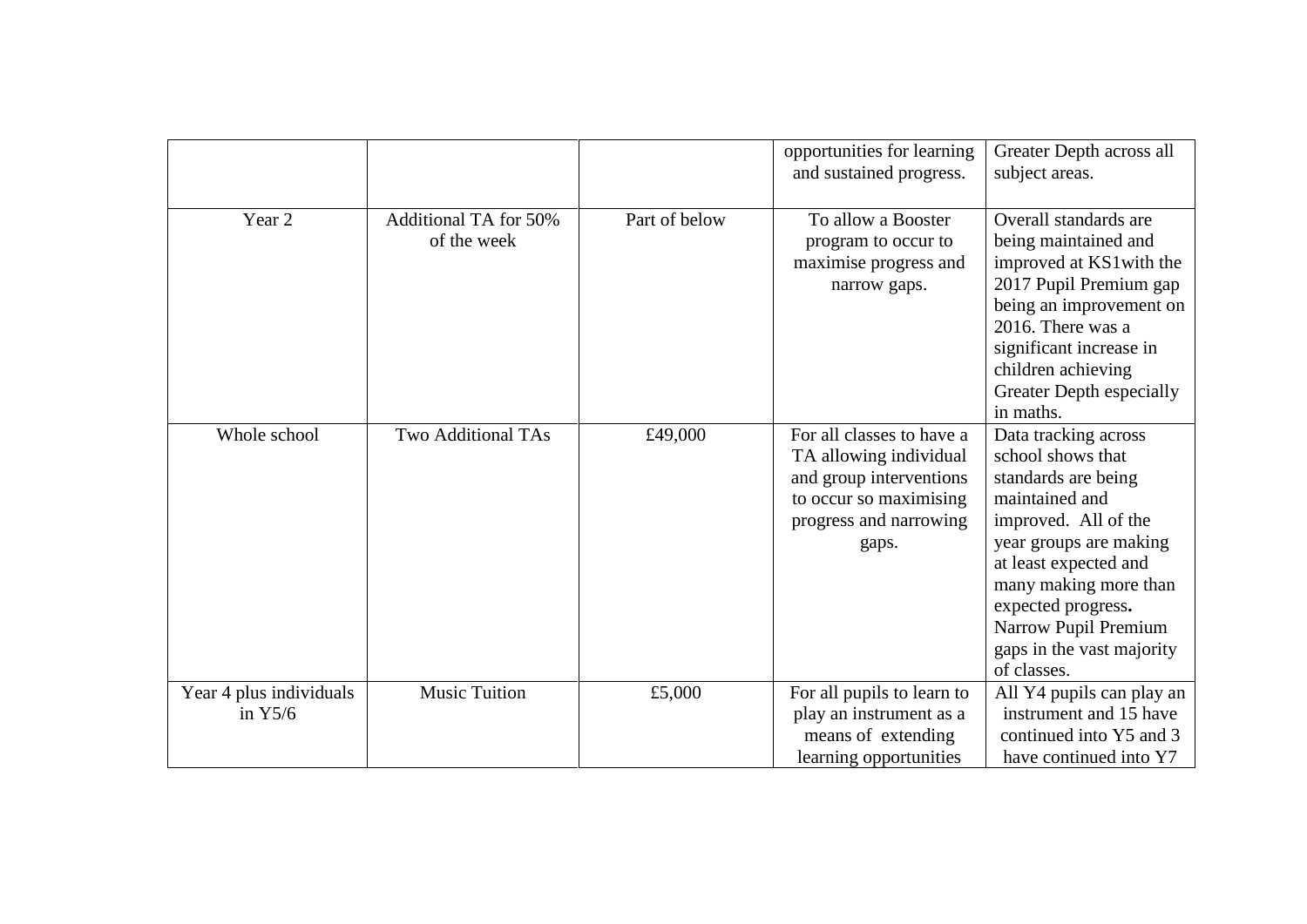|                     |                                  |        | and gaining                 | from Y6. All performed         |
|---------------------|----------------------------------|--------|-----------------------------|--------------------------------|
|                     |                                  |        | confidence/success          | in front of parents at the     |
|                     |                                  |        |                             | <b>Summer Music Show.</b>      |
| <b>Whole School</b> | <b>OAA/Educational visits</b>    | £8,200 | To ensure all pupils have   | All children accessed 2        |
|                     |                                  |        | access to all external      | educational visit              |
|                     |                                  |        | learning opportunities as   | experiences across the         |
|                     |                                  |        | a means of maximising       | year which has                 |
|                     |                                  |        | progress and narrowing      | maximized progress and         |
|                     |                                  |        | gaps, with horizons being   | motivation. Y6 attended a      |
|                     |                                  |        | broadened                   | residential experience         |
|                     |                                  |        |                             | which greatly increased        |
|                     |                                  |        |                             | their self-confidence and      |
|                     |                                  |        |                             | made the move to KS3           |
|                     |                                  |        |                             | smooth and successful-         |
|                     |                                  |        |                             | they all have settled in       |
|                     |                                  |        |                             | well. The high                 |
|                     |                                  |        |                             | percentage of pupils in        |
|                     |                                  |        |                             | the Green section of           |
|                     |                                  |        |                             | <b>Assertive Mentoring has</b> |
|                     |                                  |        |                             | been maintained.               |
| <b>Whole School</b> | Attendance                       | N/A    | To monitor attendance of    | <b>Pupil Premium</b>           |
|                     |                                  |        | PP pupils to ensure there   | attendance for the year        |
|                     |                                  |        | are no barriers to learning | was 94.42 and Non Pupil        |
|                     |                                  |        |                             | Premium attendance was         |
|                     |                                  |        |                             | 94.71 so there is a            |
|                     |                                  |        |                             | minimal gap.                   |
| <b>Key Stages</b>   | <b>Action Plans/Intervention</b> | N/A    | To have a constant and      | Data tracking across           |
|                     | meetings                         |        | flexible monitoring         | school shows that              |
|                     |                                  |        | system in place so there is | standards are being            |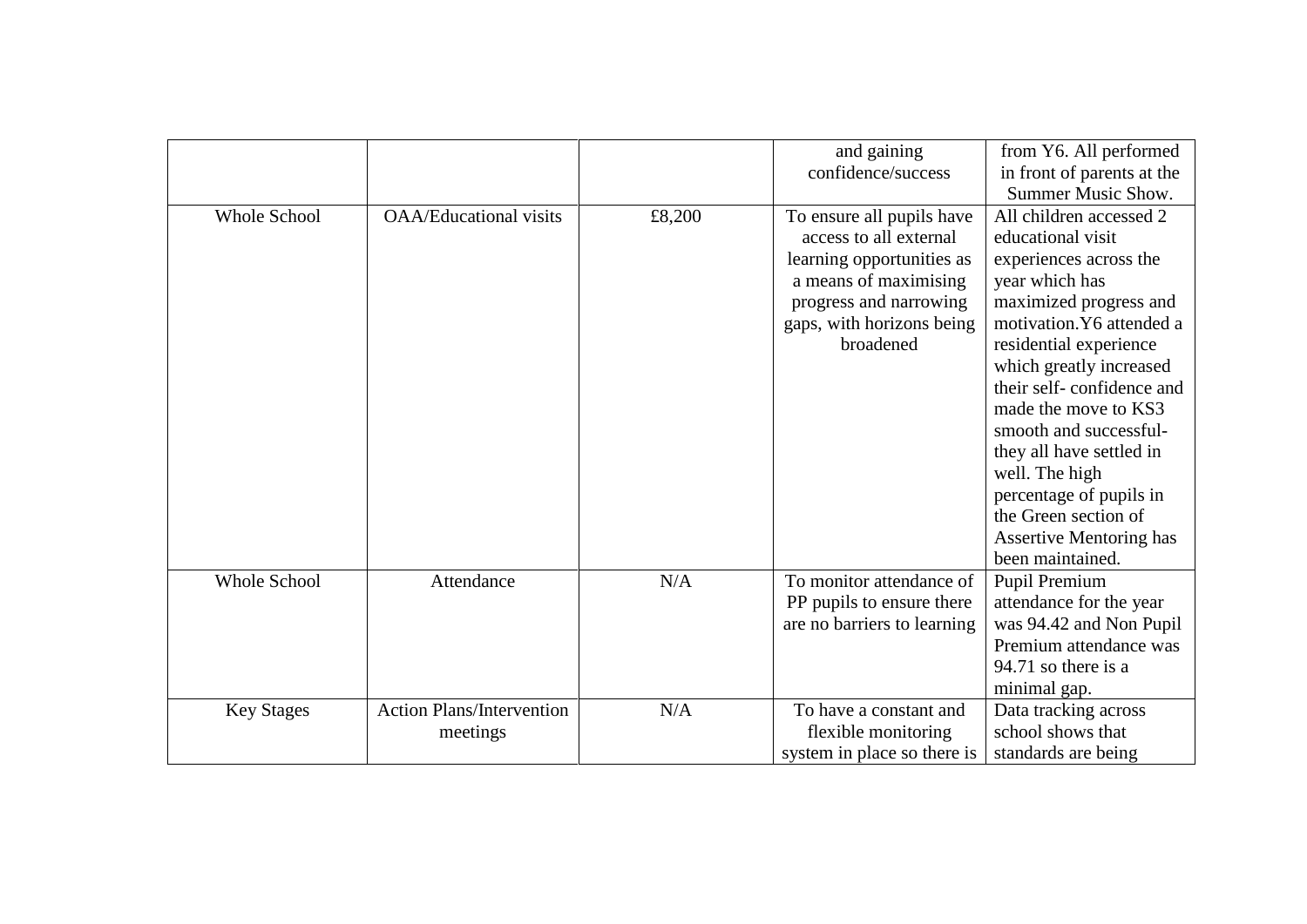|  | a whole school focus on                            | maintained and         |
|--|----------------------------------------------------|------------------------|
|  | maximising progress                                | improved. All of the   |
|  | through purposeful                                 | year groups are making |
|  | interventions, with impact   at least expected and |                        |
|  | being evaluated                                    | many making more than  |
|  |                                                    | expected progress.     |
|  |                                                    |                        |

# **Impact of Pupil Premium Spending 2015-16**

| Project                          | Outcome/Impact                                                          |  |
|----------------------------------|-------------------------------------------------------------------------|--|
| <b>Extra Tuition/Boosters Y6</b> | This allowed all of the Pupil Premium pupils in Y6 to have up to 10     |  |
|                                  | sessions of Extra Tuition. The results being- $2/13$ (15%) made 3 jumps |  |
|                                  | progress, $11/13$ (85%) made 4 jumps progress (3 jumps is expected      |  |
|                                  | progress for the year).                                                 |  |
| <b>Additional Teacher in Y6</b>  | This has allowed a far smaller pupil/teacher ratio. This year the focus |  |
|                                  | was on maths with the result being-Reading-74%, Writing-79%,            |  |
|                                  | GPS-82% and Maths-88%.                                                  |  |
|                                  | RWM- 65% National- 53%                                                  |  |
| <b>Additional Support Staff</b>  | This allows Interventions/Boosters to occur across school, the main     |  |
|                                  | one being Read Write Inc. with the impact of this being seen in         |  |
|                                  | improving EYFS and Phonics results- as outlined below.                  |  |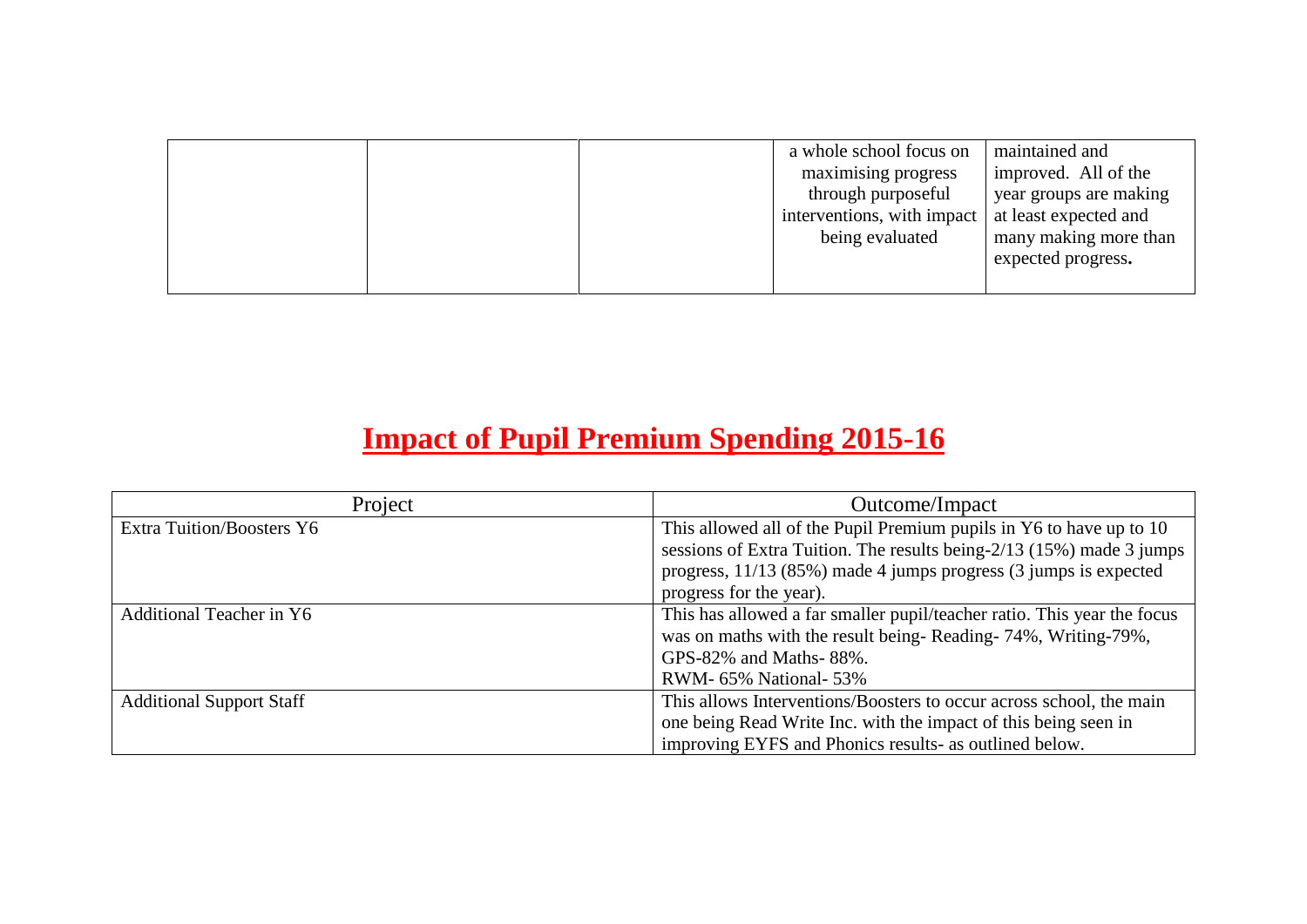| <b>Music Tuition</b>          | Equality of opportunity is clearly evident and all of the children feel<br>equally valued and are given the chance to achieve and 'shine' in<br>various learning arena. This having a positive impact on results at<br>KS2.                                   |  |
|-------------------------------|---------------------------------------------------------------------------------------------------------------------------------------------------------------------------------------------------------------------------------------------------------------|--|
| <b>OAA/Educational Visits</b> | All pupils have access to external learning opportunities to maximise<br>progress and motivation. The number of children in the Green section<br>for Behaviour in Assertive Mentoring has increased to 93%, with this<br>having a positive impact on results. |  |
| Technology                    | 82% of pupil across school are at national standard in computing.<br>Computing is having a significant input towards standards as it is<br>engaging the pupils in Intervention/Booster activities. (See above<br>outcomes)                                    |  |

### **EYFS GLD Outcomes-**

|           | 2016 | $\bigcap$ 1 $\tau$<br>201J | $\Omega$ <sup>1</sup> |
|-----------|------|----------------------------|-----------------------|
| All       | 59.5 | 40.6                       | n n<br>+…∠ر           |
| <b>PP</b> | 40   | $\sim$<br>14.J             | -<br>.                |
| Non-PP    | 66.7 | 50.0                       | 50.0                  |

# **Y1/2 Phonic Results-**

| 2016 All  | 2014    |
|-----------|---------|
| $\leq$ DD | 2015 PP |
| 2015      | $4$ DD  |
| 2016 PF   | 2014    |
| All       | All     |
|           |         |
|           |         |
|           |         |
|           |         |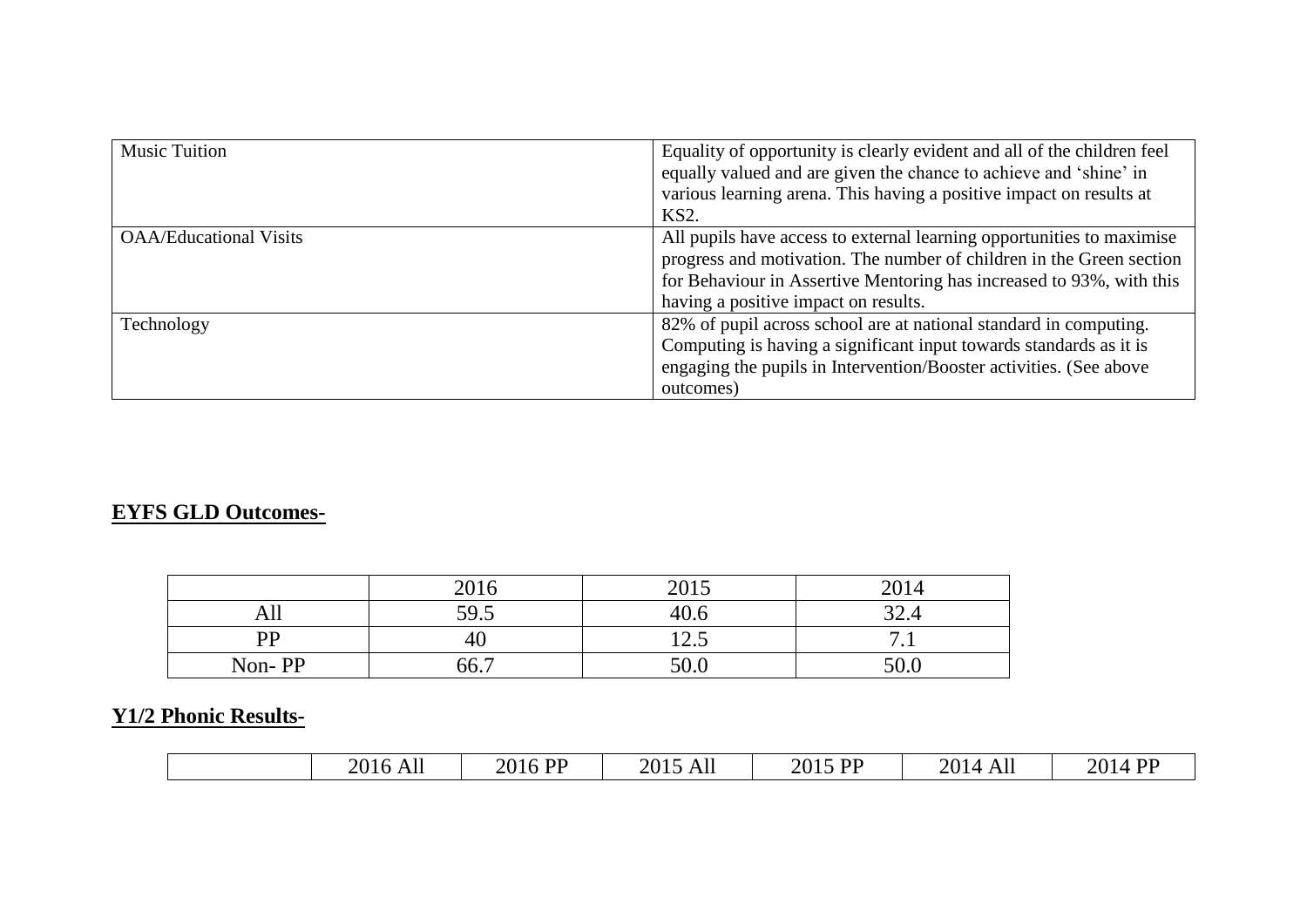|       |          |              | hД | $\sim$<br>J v., | E O<br>0.1  | Дr<br>$\mathbf{v} \cdot \mathbf{A}$ |
|-------|----------|--------------|----|-----------------|-------------|-------------------------------------|
| - - - | ገ 1<br>. | 07c<br>ت. رن |    |                 | - -<br>∪∠.J | <b>OU</b>                           |

# **PP Attainment KS1- (At expected)**

| Subject | 2016 PP (New Expectations) | $2015PP(2b+)$ | $2014PP(2b+)$ |
|---------|----------------------------|---------------|---------------|
| Reading | 500<br>99.O                | 68.8          | 522<br>JJ.J   |
| Writing | 46.2                       | 50            | 54.5          |
| Maths   | ە د<br>JJ.O                | 56.3          | 66.7          |

# **PP Attainment KS2- (At expected)**

| Subject                 | $2016$ (New Expectations) | 2015 | 2014            |
|-------------------------|---------------------------|------|-----------------|
| PP L4 reading           | 60                        | 77.8 |                 |
| <b>PP L4 writing</b>    |                           | 83.3 | 68.8            |
| PP L <sub>4</sub> maths | 80                        | 66.7 | 37.5            |
| PP L4 RWM               | 53                        | 66.7 | 37 <sub>1</sub> |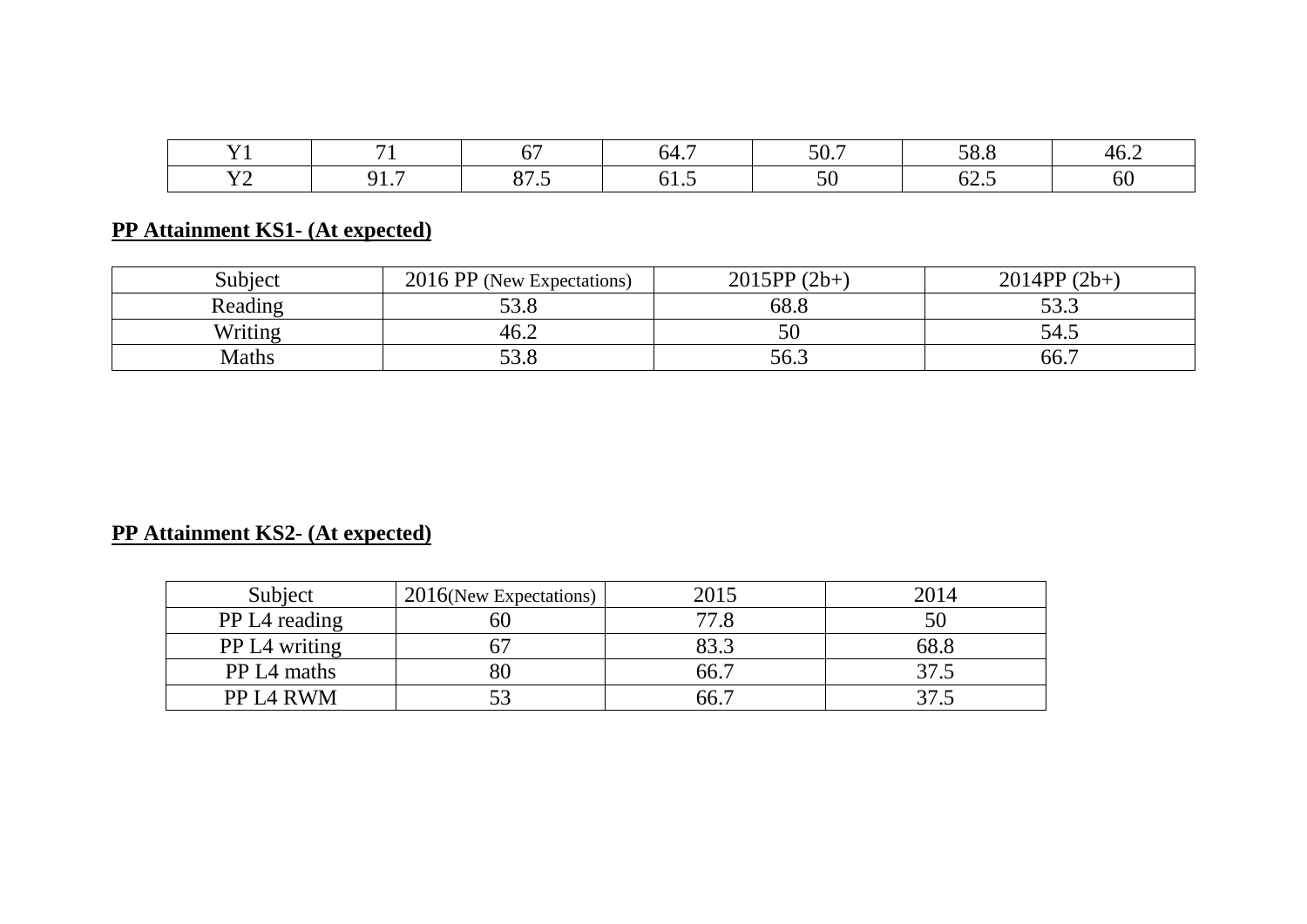### **Narrowing the Gap- the gap between PP and Other pupils at EYFS-**

|      | GLD Gap% |  |
|------|----------|--|
| 2016 | $-26.7$  |  |
| 2015 | $-37.5$  |  |
|      |          |  |

### **Narrowing the Gap- the % gap between PP and Other pupils at KS1 (2b)-**

|                         | <b>Reading Gap</b> | <b>Writing Gap</b>           | <b>Maths Gap</b>               |
|-------------------------|--------------------|------------------------------|--------------------------------|
| 2016 (New Expectations) | $-36.2$            | $-38.8$                      |                                |
| 2015                    | $\sim$ $\sim$<br>. | -14.                         | $\overline{\phantom{0}}$<br>v. |
| 2014                    | - 1<br>$1 \cup 1$  | $\overline{\phantom{0}}$<br> | - 1                            |

\*KS1 Action Plan in place to narrow this gap\*

### **Narrowing the Gap- the % gap between PP and Others NATIONALLY at KS1-**

| Jat<br>а |           | <br>. rar<br>1 U.H.I | Maths<br>Gap |  |
|----------|-----------|----------------------|--------------|--|
| റല       | $\ddotsc$ | 10.7                 | $- - -$      |  |